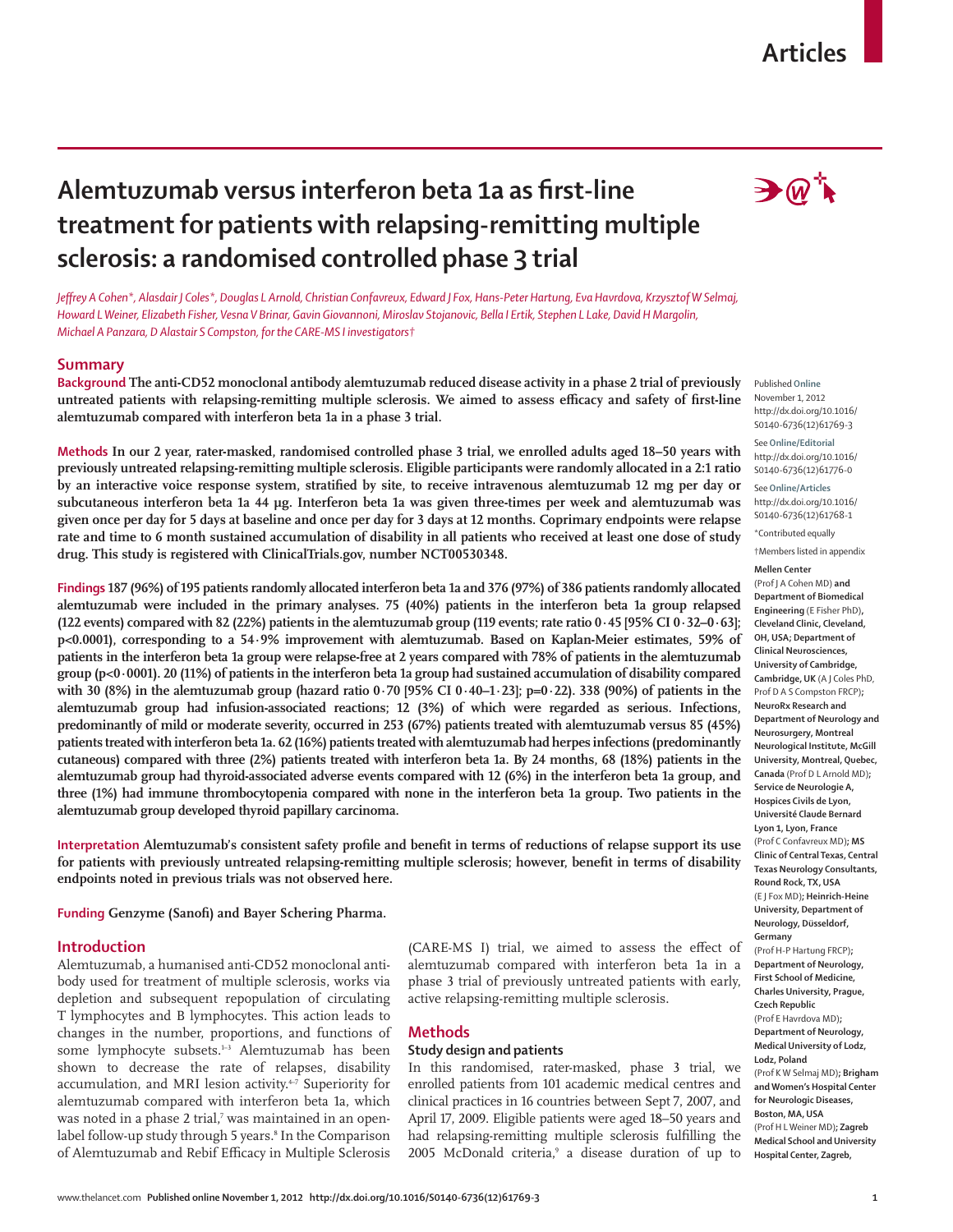**Croatia** (V V Brinar MD)**; Queen Mary University of London, Blizard Institute and The London School of Medicine and Dentistry, London, UK**  (Prof G Giovannoni PhD)**; Clinical Centre Kragujevac, Clinic of Neurology, Kragujevac, Serbia**  (M Stojanovic MD)**; and Genzyme, Cambridge, MA, USA**  (B I Ertik MD, S L Lake ScD, D H Margolin MD, M A Panzara MD)

Correspondence to: Prof Jeffrey A Cohen, Mellen Center U-10, Neurological Institute, Cleveland Clinic, 9500 Euclid Avenue, Cleveland, OH 44195, USA **cohenj@ccf.org**

5 years, at least two relapses in the previous 2 years and at least one in the previous year, expanded disability status scale  $(EDSS)^{10}$  scores of 3.0 or lower, and cranial abnormalities on MRI attributable to multiple sclerosis. Key exclusion criteria included progressive disease course, previous multiple sclerosis disease therapy (apart from corticosteroids), previous immuno suppressive, investigational, or monoclonal antibody therapy, and clinically significant autoimmunity other than multiple sclerosis.

An independent data monitoring committee reviewed study conduct and all safety data. The study was done in accordance with the International Conference on Harmonisation Guidelines for Good Clinical Practice<sup>11</sup> and the principles of the Declaration of Helsinki.<sup>12</sup> Local ethics committees approved the protocol. All patients provided written informed consent.

## **Randomisation and masking**

We randomly allocated patients using an interactive voice response system in a 2:1 ratio to receive alemtuzumab (12 mg per day), infused intravenously on 5 days at



**Figure 1:** Trial profile

baseline and 3 days at 12 months, or interferon beta 1a (44 μg) given subcutaneously three-times per week after dose titration. Randomisation was stratified by site.

Because both study drugs have adverse effects that precluded masking of patients and treating clinicians to treatment assignment, and because subcutaneous interferon beta 1a was available only in proprietary prefilled syringes that could not effectively be duplicated for placebo, we secured clinical data integrity by stringent clinical and MRI rater masking, and adjudication of relapses by a committee comprising six independent and masked neurologists. Raters completed a questionnaire assessing quality of the masking at each EDSS assessment. In the absence of a masked rater, unmasked raters could submit EDSS assessments.

### **Procedures**

Patients in both groups received 1 g per day of intravenous methylprednisolone on 3 consecutive days at baseline and at month 12. Concomitant treatment with an antipyretic or antihistamine was permitted at the treating neurologist's discretion. After a protocol amendment in January, 2009, alemtuzumab patients received oral aciclovir 200 mg twice daily during alemtuzumab infusion and for 28 days thereafter as prophylaxis against herpes infection.

Raters who were masked to treatment group assignment assessed EDSS every 3 months and when a relapse was suspected. A masked rater tested multiple sclerosis functional composite (MSFC)<sup>13</sup> three times before baseline to reduce practice effects<sup>14</sup> then every 6 months. Standardised annual cranial MRI scans were analysed by imaging specialists from NeuroRx (Montreal, Canada; lesion analyses) and the Cleveland Clinic MS MRI Analysis Center (OH, USA; normalised brain volume), who were masked to treatment-group assignment.

We assessed benefit in terms of the coprimary endpoints of relapse rate and time to 6 month sustained accumulation of disability. We defined relapse as new or worsening neurological symptoms attributable to multiple sclerosis, lasting at least 48 h, without pyrexia, after at least 30 days of clinical stability, with an objective change on neurological examination assessed by a masked rater. The relapse adjudication panel decided the status of suspected relapses on the basis of the protocol definition and their masked review of all data collected by the site, including whether there was an objective change corresponding to current relapse symptoms (one point on two functional system scales or two points on one functional system scale or increase in EDSS score). Sustained accumulation of disability was defined as an increase from baseline of at least one EDSS point (or ≥1·5 points if baseline EDSS score was 0) confirmed over 6 months. Secondary endpoints, measured over 24 months, included the proportion of relapse-free patients, change in EDSS, percentage change in T2-hyperintense lesion volume, and change in MSFC.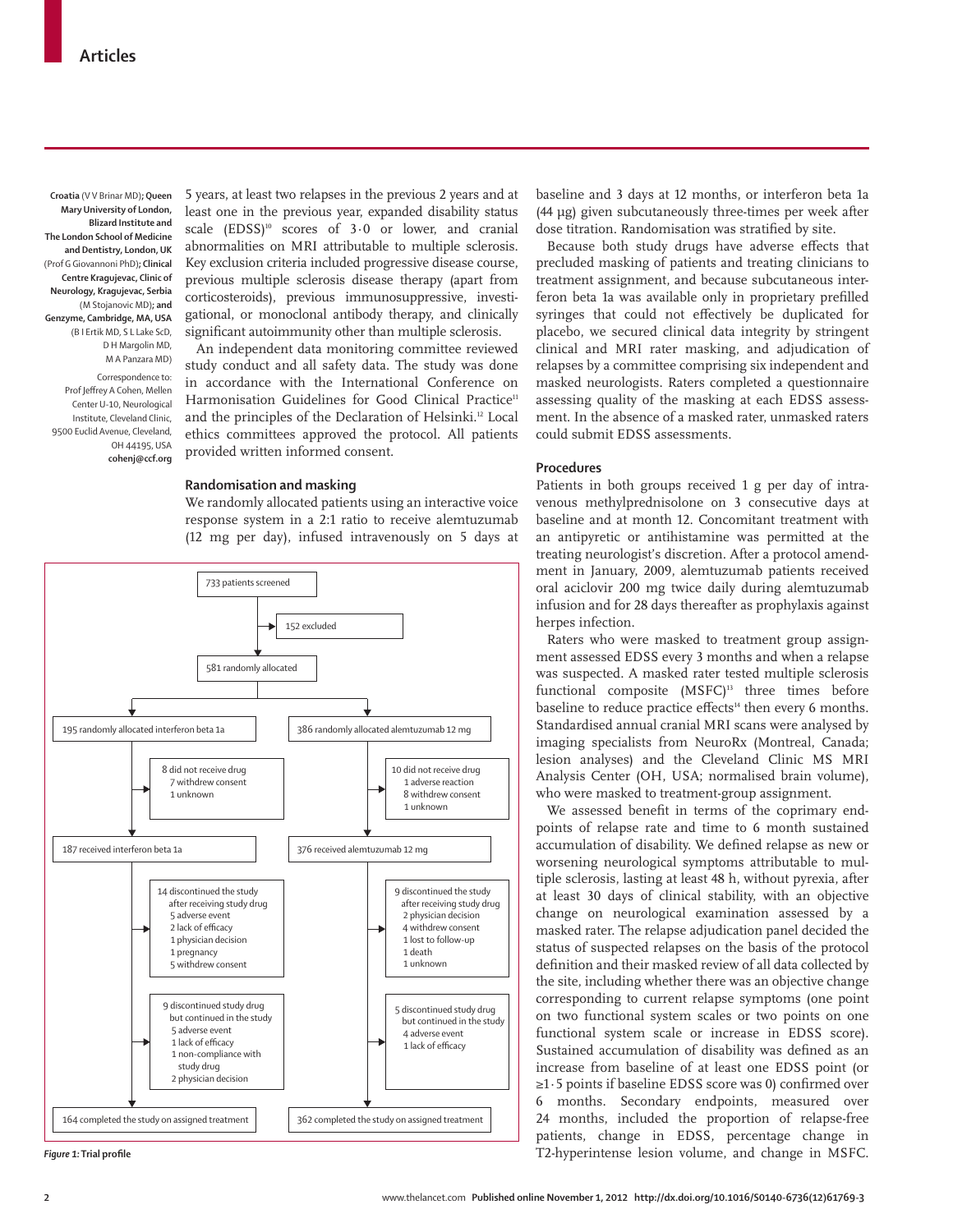We defined freedom from clinical disease activity as absence both of relapses and sustained accumulation of disability. We defined freedom from MRI disease activity as absence both of gadolinium-enhancing lesions and new or enlarging T2-hyperintense lesions.

To assess safety, we undertook monthly questionnaire follow-up of patients, and did complete blood counts, serum creatinine, urinalysis, and microscopy monthly (every three months in patients in the interferon beta 1a group), and thyroid function tests every 3 months. Patients and investigators were given instructional materials that described the signs and symptoms of potential alemtuzumab complications (particularly thyroid dysfunction, immune thrombocytopenia, and antiglomerular basement disease) and guided appropriate follow-up for suspected cases. We defined reactions associated with the infusion as any adverse event beginning during or within 24 h after alemtuzumab infusion. Circulating lymphocyte subsets were assessed every 3 months in all patients and 1 month after alemtuzumab administration. We screened for antialemtuzumab antibodies with a bridging ELISA (Meso Scale Discovery, Gaithersburg, MD, USA) before and at 1 month, 3 months, and 12 months after each dosing. We confirmed positive tests by use of competitive binding assays and inhibition of alemtuzumab binding to CD52 expressing CHO cells in a flow cytometric assay. We measured interferon beta 1a-neutralising antibodies at baseline and at 24 months with a cytopathic effect inhibition assay (BioMonitor, Copenhagen, Denmark).<sup>15</sup>

## **Statistical analysis**

On the basis of previous trials<sup>16-19</sup> and the phase 2 study,<sup>7</sup> we expected at least 20% of patients in the interferon beta 1a group to meet the disability endpoint by 24 months. Therefore, 525 patients randomly allocated 2:1 to alemtuzumab and interferon beta 1a were expected to provide at least 95% power to detect a 60% alemtuzumab treatment effect on time to sustained accumulation of disability with a two-sided significance level of 5% and assuming a 10% discontinuation rate. This sample size was also expected to provide at least 95% power to detect a 60% treatment effect on relapse rate, assuming 40% of patients in the interferon beta 1a group relapsed within 24 months. Eligible patients in screening when recruitment closed were allowed to enrol in the study.

We included all patients who received at least one dose of study drug in the efficacy and safety analyses according to treatment assignment. We adjusted the primary efficacy analysis for multiple comparisons with the Hochberg procedure.<sup>20</sup> We assessed treatment effects on relapse rate with a proportional means model<sup>21</sup> and on sustained accumulation of disability with a proportional hazards model,<sup>22</sup> both with robust variance estimation and treatment group and geographical region included as covariates. We categorised geographical regions as USA, Canada, and, Australia; Latin America; European Union; and non-European Union Europe. We estimated yearly relapse rate with a negative binomial regression model<sup>23</sup> with geographical region included as a covariate. We estimated the proportion of patients with sustained accumulation of disability with the Kaplan-Meier method.

We controlled secondary endpoints for multiple comparisons by testing sequentially the proportion of relapse-free patients, EDSS change, T2-hyperintense lesion volume change, and MSFC change. If any p value exceeded 0·05, formal sequential testing stopped; however, all p values and 95% CIs are reported for descriptive purposes. We analysed the proportion of patients who were relapse-free with a proportional hazards model. We analysed changes from baseline in EDSS and MSFC at specific timepoints with a mixed model for repeated

|                                                             | Interferon beta 1a<br>$(n=187)$ | Alemtuzumab<br>$(n=376)$ |
|-------------------------------------------------------------|---------------------------------|--------------------------|
| Age, years                                                  | 33.2(8.5)                       | 33.0(8.0)                |
| Sex, female                                                 | 122 (65%)                       | 243 (65%)                |
| Race, white                                                 | 180 (96%)                       | 352 (94%)                |
| Time from onset of symptoms to randomisation, years         |                                 |                          |
| Mean                                                        | 2.0(1.3)                        | 2.1(1.4)                 |
| Median                                                      | $1.5(0.2 - 5.0)$                | $1.7(0.1 - 5.2)$         |
| EDSS score subgroup                                         |                                 |                          |
| $\mathsf{O}\xspace$                                         | 9(5%)                           | 15 (4%)                  |
| $1 - 1.5$                                                   | 60 (32%)                        | 126 (34%)                |
| 2.0                                                         | 50 (27%)                        | 87 (23%)                 |
| $2.5 - 3.0$                                                 | 65 (35%)                        | 140 (37%)                |
| $3.5 - 4.0*$                                                | 3(2%)                           | 8(2%)                    |
| Mean                                                        | 2.0(0.8)                        | 2.0(0.8)                 |
| Median                                                      | $2.0(0-3.5)$                    | $2.0(0-4.0)$             |
| Relapses in previous year                                   |                                 |                          |
| $0+$                                                        | 4(2%)                           | 6(2%)                    |
| 1                                                           | 66 (35%)                        | 145 (39%)                |
| $\overline{2}$                                              | 94 (50%)                        | 169 (45%)                |
| $\geq$ 3                                                    | 23 (12%)                        | 56 (15%)                 |
| Mean                                                        | 1.8(0.8)                        | 1.8(0.8)                 |
| Median (range)                                              | $2.0(0-5)$                      | $2.0(0-5)$               |
| Number of gadolinium-enhancing lesions (T1-weighted images) |                                 |                          |
| Mean                                                        | 2.2(4.9)                        | 2.3(5.1)                 |
| Median (range)                                              | $1.0(0-36)$                     | $0.0(0-32)$              |
| Patients with baseline lesions                              | 94/183 (51%)                    | 171/371 (46%)            |
| T2-hyperintense lesion volume, cm <sup>3</sup>              |                                 |                          |
| Mean                                                        | 7.3(9.9)                        | 7.4(9.0)                 |
| Median                                                      | $3.8(0.1 - 55.5)$               | $4.2(0.0-49.0)$          |
| Brain parenchymal fraction                                  |                                 |                          |
| Mean                                                        | 0.818(0.021)                    | 0.821(0.022)             |
| Median                                                      | $0.818(0.763 - 0.865)$          | $0.821(0.686 - 0.878)$   |

Data are mean (SD), n (%), n/n assessed (%), or median (range). Baseline characteristics did not differ significantly between groups. Patients were enrolled in the study based on data collected at the screening visit, which occurred before the baseline visit. \*Patients with EDSS scores higher than 3·0 at the baseline visit had an EDSS of 3·0 or less at the screening visit. †Nine patients had a relapse during the year before the screening visit but the relapse was more than 1 year ago by the baseline visit, and one patient had their last relapse 18 months before screening.

*Table 1:* **Baseline characteristics**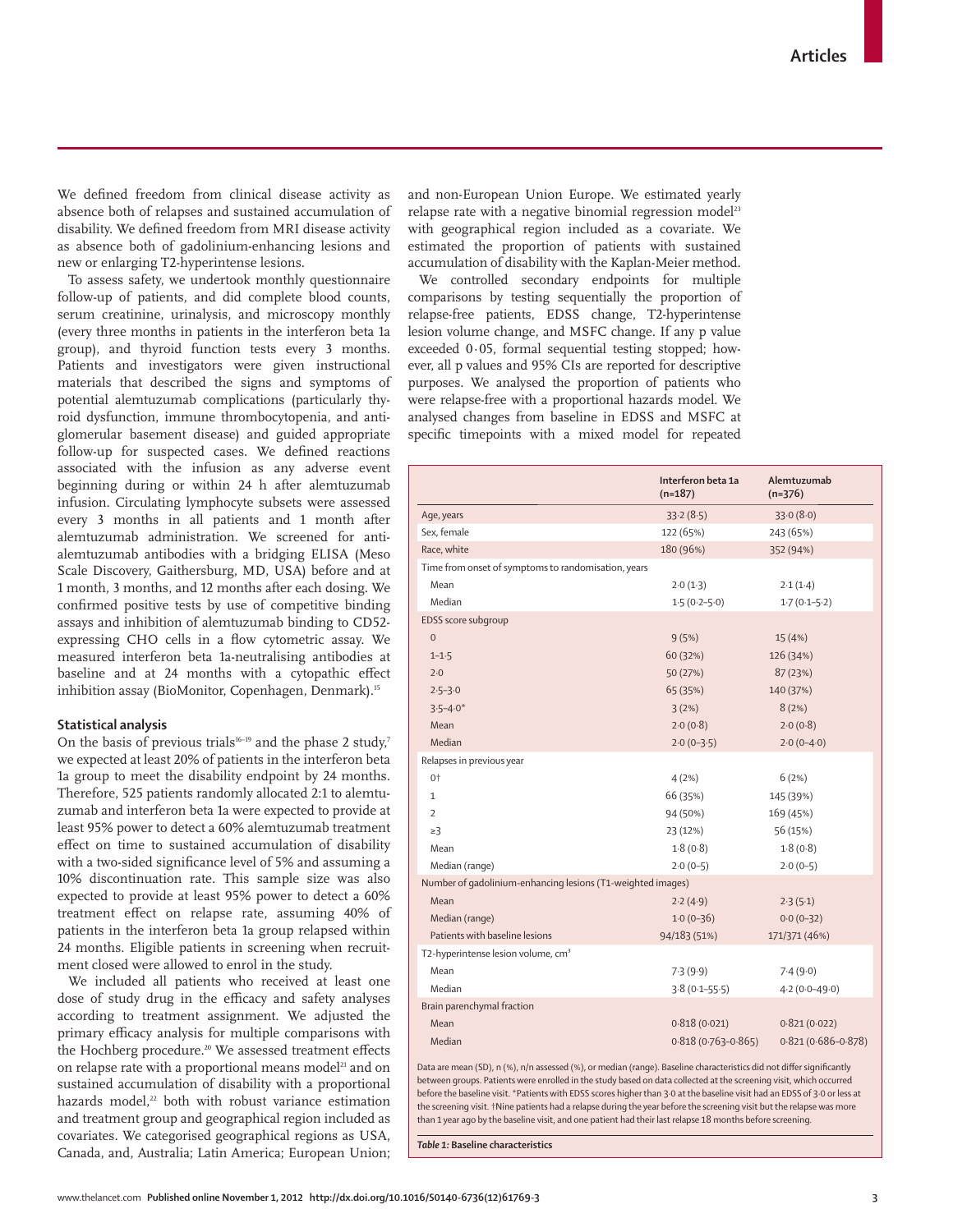measures. We made treatment comparisons of all available 3 month assessments with the Wei-Lachin non-parametric test for repeated measures.<sup>24,25</sup> We analysed changes in T2hyperintense lesion volume and brain volume with a ranked ANCOVA model. We analysed proportions of patients with new or enlarging T2-hyperintense lesions or gadolinium-enhancing lesions, and those who were free from disease activity, with logistic regression. The appendix contains additional details about the statistical methods.

See **Online** for appendix

This study is registered with ClinicalTrials.gov, number NCT00530348.

## **Role of the funding source**

The study sponsor (Genzyme) was involved in the design and undertaking of the trial, data analysis and interpretation, writing of the manuscript, and the decision to submit the manuscript for publication.

|                                                              | Interferon beta 1a (n=187)    | Alemtuzumab (n=376)                 | p value  |
|--------------------------------------------------------------|-------------------------------|-------------------------------------|----------|
| Relapse                                                      |                               |                                     |          |
| Patients with any event                                      | 75 (40%)                      | 82 (22%)                            |          |
| Total number of events                                       | 122                           | 119                                 |          |
| Rate ratio (95% CI)                                          |                               | 0.45 (0.32 to 0.63)                 | < 0.0001 |
| Risk reduction                                               |                               | 54.9%                               |          |
| Yearly rate (95% CI)                                         | $0.39$ (0.29 to 0.53)         | $0.18$ (0.13 to 0.23)               |          |
| Relapse-free patients, % (95% CI)*                           | 58.7% (51.1 to 65.5)          | 77.6% (72.9 to 81.6)                | < 0.0001 |
| <b>Disability</b>                                            |                               |                                     |          |
| Sustained accumulation confirmed over 6 months               |                               |                                     |          |
| Patients                                                     | 20 (11%)                      | 30 (8%)                             |          |
| Percentage of patients (95% CI)*                             | 11.12% (7.32 to 16.71)        | 8.00% (5.66 to 11.24)               | 0.22     |
| Hazard ratio (95% CI)                                        | $\ddot{\phantom{a}}$          | 0.70 (0.40 to 1.23)                 |          |
| Risk reduction                                               |                               | 30%                                 |          |
| Change in EDSS score from baseline                           |                               |                                     |          |
| Mean change (95% CI)                                         | $-0.14$ ( $-0.29$ to $0.01$ ) | $-0.14$ ( $-0.25$ to $-0.02$ )      | 0.97     |
| Change in MSFC score from baselinet                          |                               |                                     |          |
| Mean change                                                  | 0.07(0.45)                    | 0.15(0.52)                          | 0.01     |
| <b>MRI</b>                                                   |                               |                                     |          |
| Median change in volume of<br>T2-hyperintense lesions        | $-6.5\%$ (-20.7 to 2.5)       | $-9.3\%$ (-19.6 to -0.2)            | 0.31     |
| Patients with new or enlarging<br>T2-hyperintense lesions§   | 99/172 (58%)                  | 176/363 (48%)                       | 0.04     |
| Patients with gadolinium-<br>enhancing lesions at 24 months§ | 34/178 (19%)                  | 26/366 (7%)                         | < 0.0001 |
| Median change in brain<br>parenchymal fraction§              | $-1.488\%$ (-2.355 to -0.567) | $-0.867\%$ ( $-1.470$ to $-0.254$ ) | < 0.0001 |
| Disease-free survival                                        |                               |                                     |          |
| Patients clinically disease-free§                            | 104 (56%)                     | 279 (74%)                           |          |
| Odds ratio (95% CI)                                          |                               | 2.36 (1.62 to 3.43)                 | < 0.0001 |
| Patients MRI and clinically<br>disease-free                  | 46/172 (27%)                  | 139/360 (39%)                       |          |
| Odds ratio (95% CI)                                          |                               | $1.75(1.17 \text{ to } 2.61)$       | 0.006    |

Data are n (%), mean (SD), median (IQR), or n/n assessed (%), unless otherwise stated. EDSS=expanded disability status scale. MSFC=multiple sclerosis functional composite. \*Kaplan-Meier estimates. †As per the prespecified plan for sequential testing of the four secondary endpoints and the non-significant findings for changes over 24 months in EDSS and T2-hyperintense lesion volume, this difference was not regarded as significant. §Prespecified tertiary endpoint.

*Table 2:* **Clinical and MRI outcomes**

Bayer Schering Pharma participated in the design and oversight of the trial. Clinical investigators collaborated with the sponsor to design and oversee the trial. The sponsor did the statistical analyses. All authors had full access to data, participated in the analyses, wrote the manuscript, had final responsibility for the decision to submit for publication, and vouch for the accuracy and completeness of the results.

#### **Results**

563 (97%) of 581 patients who were randomly assigned received at least one dose of study drug and 526 (93%) of these patients completed the study on assigned treatment (figure 1). Baseline characteristics were typical for an early, active relapsing-remitting multiple sclerosis population (table 1). 17 (5%) of 376 patients received aciclovir with the first course of alemtuzumab and 243 (66%) of 370 patients received aciclovir with the second course of alemtuzumab.

Alemtuzumab reduced the rate of relapse compared with interferon beta 1a (table 2, figure 3). More patients were relapse-free at 2 years in the alemtuzumab group than were relapse-free in the interferon beta 1a group (table 2, figure 2).

Rates of sustained accumulation of disability did not differ between groups (table 2, figure 2). Mean EDSS score improved from baseline by 0·14 points in both groups (table 2). Based on the prespecified plan of sequential testing of secondary endpoints to control for multiple comparisons, the difference in MSFC change over 24 months was not regarded as significant (table 2, figure 3).

Decreases in T2-hyperintense lesion volume by 24 months did not differ between groups (table 2, figure 3). Compared with interferon beta 1a, alemtuzumab reduced the proportions of patients with gadolinium-enhancing and new or enlarging T2-hyperintense lesions, and slowed brain volume loss by about 40% (table 2, figure 3).

More patients remained free from clinical disease activity and combined clinical and radiological disease activity in the alemtuzumab group than in the interferon beta 1a group (table 2).

Masking was successful for 5172 (>99%) of 5193 EDSS assessments. Only 15 (3%) of 563 patients had one or more assessments done by an unmasked rater. Sensitivity analyses, including exclusion of unmasked assessments, supported the absence of effect of rater unmasking on study results (appendix). The relapse adjudication panel confirmed 121 (81%) of 149 suspected relapses for patients in the alemtuzumab group and 125 (85%) of 147 suspected relapses for patients in the interferon beta 1a group.

Much the same proportions of patients in the two treatment groups had adverse events (92–96%), most of which were mild to moderate in severity (table 3). The most frequently reported adverse events with alemtuzumab were infusion-associated reactions (headache, rash, and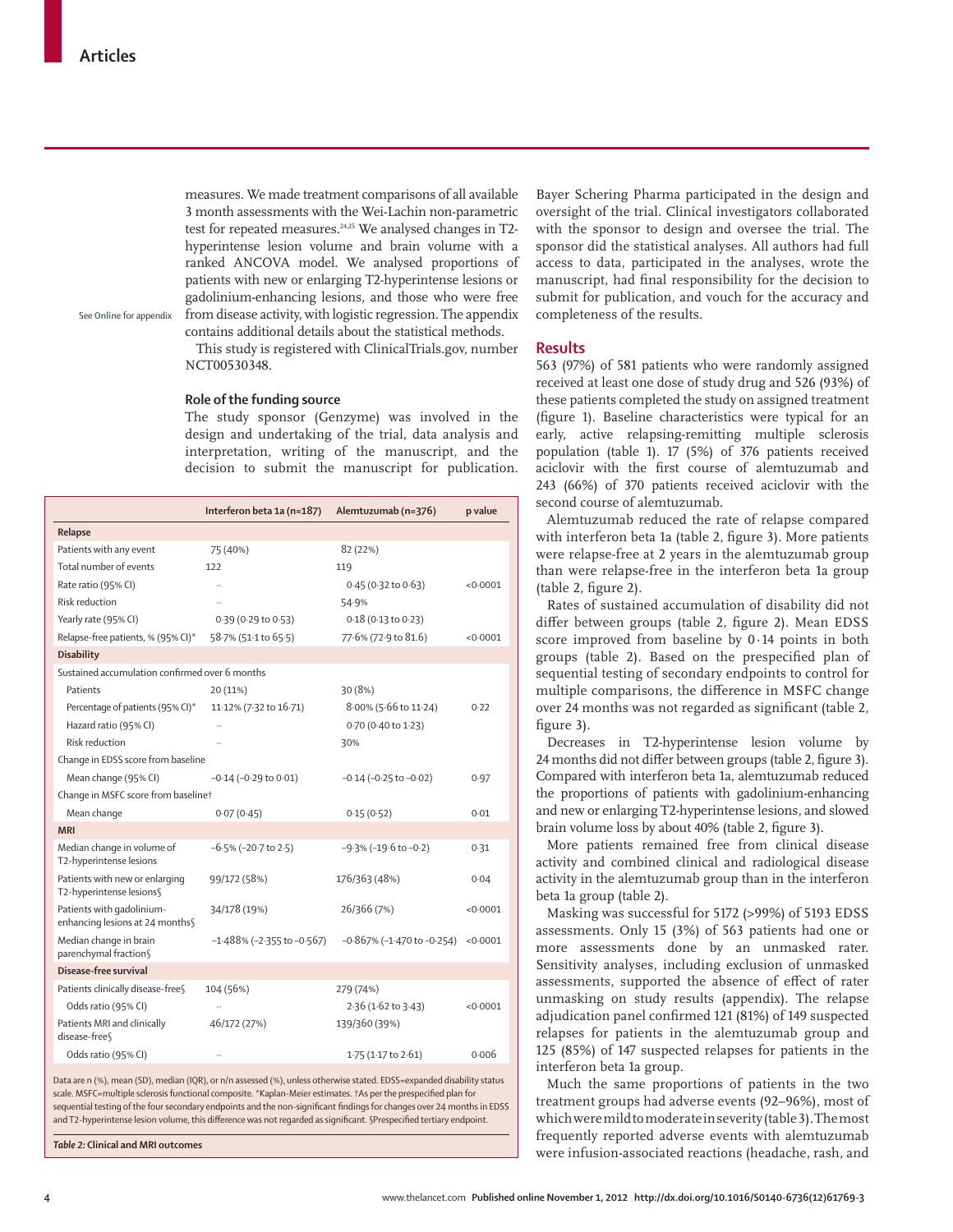pyrexia) and relapse of multiple sclerosis. The most frequently reported adverse events with interferon beta 1a were flu-like illness, relapse of multiple sclerosis, and headache. The most common serious adverse event for both groups was relapse of multiple sclerosis. Overall, 51 (14%) of 376 patients in the alemtuzumab group and 14 (8%) of 187 patients in the interferon beta 1a group had serious adverse events other than relapse of multiple sclerosis. Fewer patients in the alemtuzumab group than in the interferon beta 1a group discontinued treatment or study participation because of an adverse event (figure 1). One patient in the alemtuzumab group died during the study because of an automobile accident, and one died because of sepsis after the study.

338 (90%) of 376 patients treated with alemtuzumab had infusion-associated reactions; 12 (3%) had serious reactions (table 3). Infusion-associated reactions were less common during the second treatment course. One patient was reported to have had an anaphylactic shock with the first infusion, which was later reclassified by the investigator as non-anaphylactoid hypotension. Another patient developed angio-oedema during the first course of alemtuzumab. Both patients received the second course of alemtuzumab without adverse reactions.

Infections, which were more frequent in the alemtuzumab group than in the interferon beta 1a group (table 3), were predominantly (98%) mild or moderate in severity. No infection occurring during the study led to discontinuation of treatment or study participation, and no infections were life-threatening or fatal. The most common infections in patients treated with alemtuzumab were upper respiratory, urinary tract, and herpetic. One patient treated with alemtuzumab was from a region endemic for tuberculosis, and developed pulmonary tuberculosis, which resolved with standard treatment. In the month after the 12 month alemtuzumab course, three (1%) of 243 patients receiving aciclovir had a herpetic infection, compared with four (3%) of 127 patients not receiving aciclovir.

Because autoimmune disorders have previously been reported after alemtuzumab treatment, we rigorously monitored for these adverse events (table 3). Most thyroidassociated adverse events were mild or moderate in severity. The infant of a patient with Graves' disease treated with alemtuzumab had neonatal thyrotoxicosis, probably from passive transfer of maternal autoantibody, and was treated medically without sequelae. Subsequently, the mother also developed thyrotoxicosis, which was treated medically, and ophthalmopathy which was managed without ophthalmic surgery. Ultimately, she underwent thyroidectomy. After completion of the phase 3 trial, another patient developed Graves' hyperthyroidism and Coombs-positive autoimmune haemolytic anaemia 15 months after the second course of alemtuzumab. After treatment with oral corticosteroids, carbimazole, and folic acid, she recovered without sequelae.



**Figure 2: Clinical efficacy outcome measures** 

Kaplan-Meier estimates of time to first relapse (A) and sustained accumulation of disability, confirmed over 6 months and measured by the expanded disability status scale (B).

Between 11 months and 22 months after start of alemtuzumab treatment, three patients developed immune thrombocytopenia that was classified as serious. One patient with disease that was refractory to steroids and intravenous gammaglobulin responded to rituximab. Another patient gradually developed thrombocytopenia and, after reaching  $2\times10^9$  per L, was treated with platelet transfusions, corticosteroids, and intravenous gammaglobulin, and recovered. A third patient had an initial platelet drop that resolved spontaneously, recurred 6 months later, and responded to prednisolone. One patient in the interferon beta 1a group developed mild persistent idiopathic thrombocytopenia, which did not need treatment.

During safety follow-up, one patient who received a third alemtuzumab treatment after the study ended developed glomerulonephritis with haematuria, proteinuria, and slightly elevated anti-glomerular basement membrane antibody (maximum 38·53 U/mL; normal <20 U/mL) but normal or near-normal serial creatinine concentrations. The patient was treated with plasmapheresis, cyclophosphamide, and intravenous steroids,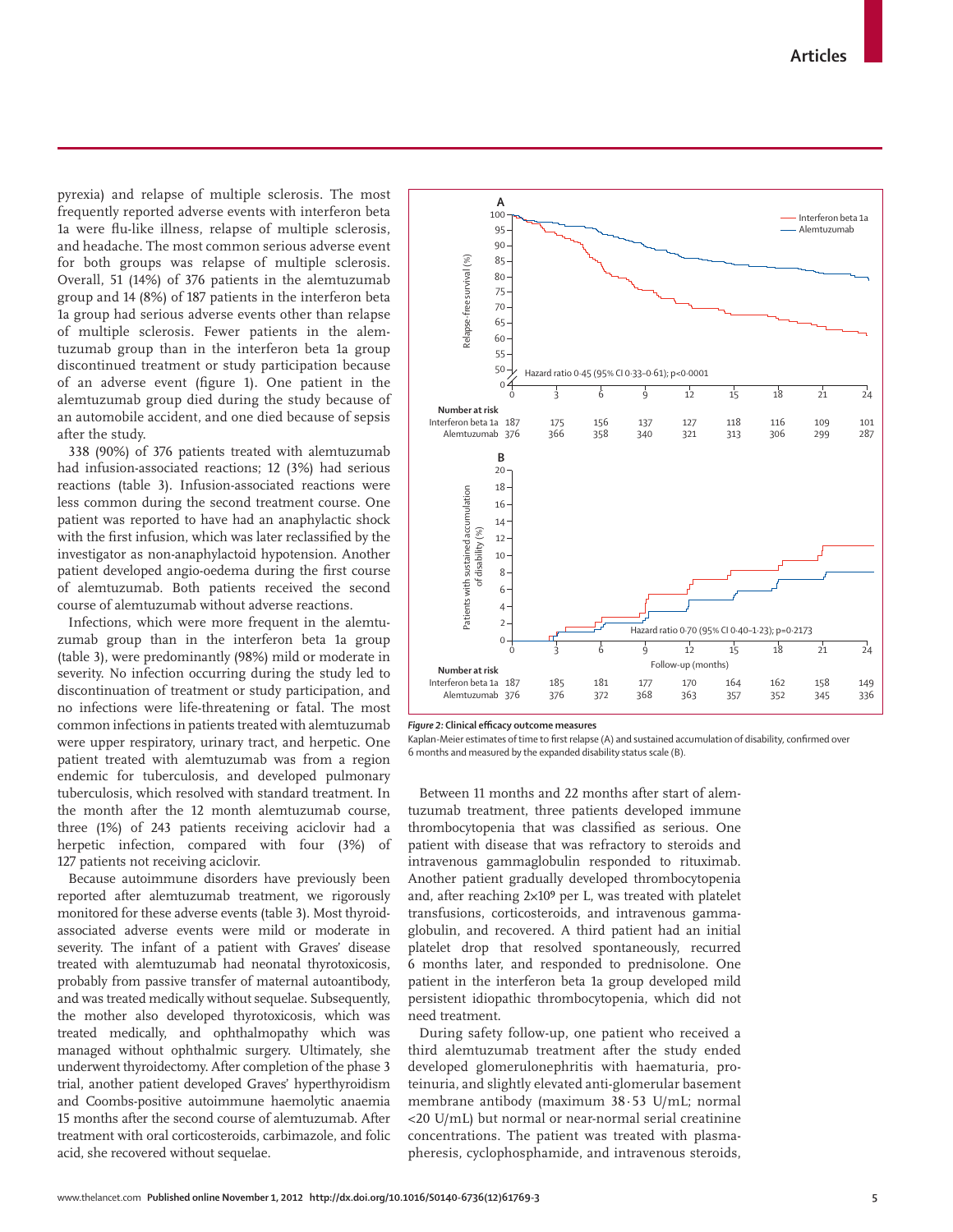



(A) Mean change of expanded disability status scale (EDSS) from baseline; bars show 95% CIs. (B) Mean change from baseline in multiple sclerosis functional composite (MSFC) *Z* score; bars show 95% CIs. (C) Patients with gadolinium-enhancing lesions at 24 months, new or enlarging T2-hyperintense lesions from baseline to 24 months, median percentage change in T2-hyperintense lesion volume from baseline to 24 months, and median percentage change in the brain parenchymal fraction measure of normalised brain volume from baseline to 24 months.

|                                                         | Interferon beta 1a | Alemtuzumab                |
|---------------------------------------------------------|--------------------|----------------------------|
|                                                         | $(n=187)$          | $(n=376)$                  |
| All adverse events                                      |                    |                            |
| Events (events per person-year)                         | 1784 (4.94)        | 5829 (7.73)                |
| Patients with ≥1 event                                  | 172 (92%)          | 361 (96%)                  |
| Study drug discontinuation<br>because of adverse event* | 11 (6%)            | 5(1%)                      |
| Serious adverse events                                  |                    |                            |
| Events (events per person-year)                         | 33(0.09)           | 98(0.13)                   |
| Patients with ≥1 event                                  | 27 (14%)           | 69 (18%)                   |
| Multiple sclerosis relapse†                             | 13 (7%)            | 19 (5%)                    |
| Excluding MS relapsest                                  | 14 (7%)            | 51 (14%)                   |
| Deaths                                                  | $\mathbf 0$        | $1(-1%)$                   |
| Infusion-associated reactions                           |                    |                            |
| Any event                                               | <b>NA</b>          | 338 (90%)                  |
| Events affecting >10% in alemtuzumab group              |                    |                            |
| Headache                                                | ΝA                 | 160 (43%)                  |
| Rash                                                    | <b>NA</b>          | 155 (41%)                  |
| Pyrexia                                                 | <b>NA</b>          | 125 (33%)                  |
| Nausea                                                  | <b>NA</b>          | 51 (14%)                   |
| Urticaria                                               | <b>NA</b>          | 43 (11%)                   |
| Flushing                                                | <b>NA</b>          | 43 (11%)                   |
| Chills                                                  | <b>NA</b>          | 38 (10%)                   |
| Serious adverse events                                  | <b>NA</b>          | 12 (3%)                    |
| Atrial fibrillation                                     | <b>NA</b>          | 2(1%)                      |
| Incorrect dose administered                             | <b>NA</b>          | 2(1%)                      |
| Hypotension                                             | <b>NA</b>          | 2(1%)                      |
| Bradycardia                                             | <b>NA</b>          | $1(-1%)$                   |
| Sinus bradycardia                                       | <b>NA</b>          | $1(-1%)$                   |
| Sinus tachycardia                                       | <b>NA</b>          | $1(-1%)$                   |
| Tachycardia                                             | <b>NA</b>          | $1(-1%)$                   |
| Nausea                                                  | <b>NA</b>          | $1(-1%)$                   |
| Chest discomfort                                        | NA                 | $1(-1%)$                   |
| Pyrexia                                                 | <b>NA</b>          | $1(-1%)$                   |
| Anaphylactic shock‡                                     | <b>NA</b>          | $1(-1%)$                   |
| Myalqia                                                 | <b>NA</b>          | $1(-1%)$                   |
| Brain stem syndrome                                     | <b>NA</b>          | $1(-1%)$                   |
| Headache                                                | <b>NA</b>          | $1(-1%)$                   |
| Migraine                                                | <b>NA</b>          | $1(-1%)$                   |
| Pleurisy                                                | <b>NA</b>          | $1(-1%)$                   |
| Throat tightness                                        | <b>NA</b>          | $1(-1%)$                   |
| Angio-oedema                                            | NA                 | $1(-1%)$                   |
| Urticaria                                               | <b>NA</b>          | $1(-1%)$                   |
|                                                         |                    | (Continues in next column) |

and continues to receive low-dose oral steroids and cyclo phosphamide. 6 months after the study (19 months after last receiving alemtuzumab), one patient developed presumed autoimmune pancytopenia, which resolved with platelet transfusion, corticosteroids, intravenous gammaglobulin, and filgrastim. After hospital discharge, the patient did not comply with prescribed corticosteroid therapy, and 8 days later developed fever, mucocutaneous bleeding, and sepsis from which he died.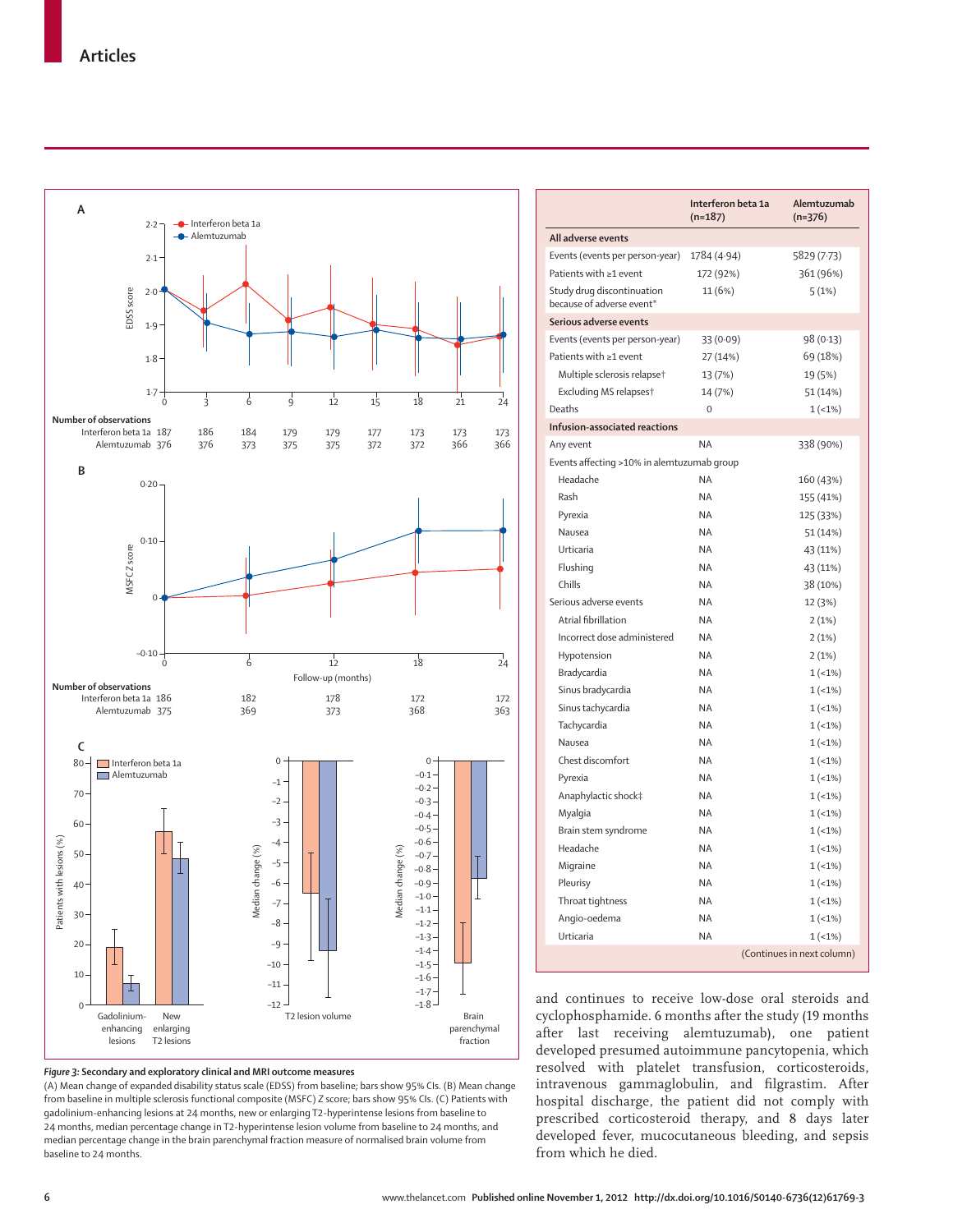|                                      | Interferon beta 1a<br>$(n=187)$ | Alemtuzumab<br>$(n=376)$   |
|--------------------------------------|---------------------------------|----------------------------|
| (Continued from previous column)     |                                 |                            |
| <b>Infections</b>                    |                                 |                            |
| Any events                           | 85 (45%)                        | 253 (67%)                  |
| Events affecting >10% in any group   |                                 |                            |
| Nasopharyngitis                      | 25 (13%)                        | 74 (20%)                   |
| Urinary tract infection              | 8(4%)                           | 64 (17%)                   |
| Herpes viral infections              | 3(2%)                           | 62 (16%)                   |
| Herpes simplex§                      | 3(2%)                           | 50 (13%)                   |
| Herpes zoster                        | 0                               | 12 (3%)                    |
| Herpes virus infection               | 0                               | 2(1%)                      |
| Meningitis herpes                    | $\Omega$                        | $1(-1%)$                   |
| Pneumonia herpes viral               | $\mathbf 0$                     | $1(-1%)$                   |
| Varicella                            | $\Omega$                        | $1(-1%)$                   |
| Upper respiratory tract<br>infection | 25 (13%)                        | 57 (15%)                   |
| Serious adverse events               | 2(1%)                           | 7(2%)                      |
| Appendicitis                         | 1(1%)                           | 2(1%)                      |
| Disseminated tuberculosis            | $\Omega$                        | $1(-1%)$                   |
| Herpes zoster                        | $\Omega$                        | $1(-1%)$                   |
| Meningitis herpes                    | $\Omega$                        | $1(-1%)$                   |
| Postoperative wound<br>infection     | 0                               | $1(-1%)$                   |
| <b>Tooth infection</b>               | 0                               | $1(-1%)$                   |
| Uterine infection                    | 0                               | $1(-1%)$                   |
| Hepatitis A                          | 1(1%)                           | $\Omega$                   |
| <b>Thyroid disorders</b>             |                                 |                            |
| Any event¶                           | 12 (6%)                         | 68 (18%)                   |
| Hyperthyroidism                      | 3(2%)                           | 28 (7%)                    |
| Hypothyroidism                       | 4(2%)                           | 18 (5%)                    |
| Goitre                               | 0                               | 6(2%)                      |
| Thyroiditis                          | 2(1%)                           | 11 (3%)                    |
| Thyroid mass                         | 0                               | 1(1%                       |
| Thyrotoxic crisis                    | $\Omega$                        | $1(-1%)$                   |
| Serious adverse event                | 0                               | 4(1%)                      |
| Basedow's disease                    | $\Omega$                        | 2(1%)                      |
| Goitre                               | $\Omega$                        | $1(-1%)$                   |
| Hyperthyroidism                      | 0                               | $1(-1%)$                   |
| Thyrotoxic crisis                    | $\Omega$                        | $1(-1%)$                   |
|                                      |                                 | (Continues in next column) |

Two patients in the alemtuzumab group developed thyroid papillary carcinoma. One patient with hypothyroidism and a known thyroid nodule at study entry had fine-needle aspiration of the nodule after alemtuzumab treatment, which showed abnormal cells. She subsequently underwent complete thyroidectomy and 131I thyroid ablation. A second patient developed Graves' hyperthyroidism 22 months after starting alemtuzumab, which was treated with methimazole. Thyroid ultrasound showed an enlarged thyroid and suspicious nodules, leading to hemithyroidectomy and 131I thyroid ablation. Both patients recovered without sequelae.

|                                                      | Interferon beta 1a<br>$(n=187)$ | Alemtuzumab<br>$(n=376)$ |
|------------------------------------------------------|---------------------------------|--------------------------|
| (Continued from previous column)                     |                                 |                          |
| Blood and lymphatic system disorders                 |                                 |                          |
| Any event                                            | 36 (19%)                        | 66 (18%)                 |
| Serious adverse events                               | $\Omega$                        | 5(1%)                    |
| Immune thrombocytopenic<br>purpura                   | $\Omega$                        | 3(1%)                    |
| Agranulocytosis                                      | $\Omega$                        | 2(1%)                    |
| Malignant disease                                    |                                 |                          |
| Thyroid cancer                                       | $\Omega$                        | 2(1%)                    |
| Liver toxicity                                       |                                 |                          |
| Any event                                            | 32 (17%)                        | 15 (4%)                  |
| Serious adverse events                               | 1(1%)                           | $\Omega$                 |
| <b>Administration-site reactions</b>                 |                                 |                          |
| Any event                                            | 87 (47%)                        | 19 (5%)                  |
| Other events affecting >10% of patients in any group |                                 |                          |
| General condition                                    |                                 |                          |
| Fatique                                              | 16 (9%)                         | 50 (13%)                 |
| Influenza like illness                               | 43 (23%)                        | 11 (3%)                  |
| Injection site erythema                              | 46 (25%)                        | $\Omega$                 |
| Nervous system disorders                             |                                 |                          |
| Headache                                             | 35 (19%)                        | 86 (23%)                 |
| Multiple sclerosis relapse†                          | 73 (39%)                        | 80 (21%)                 |
| Skin and subcutaneous tissue disorders               |                                 |                          |
| Rash                                                 | 7(4%)                           | 44 (12%)                 |

occurring in patients whose primary reason for discontinuing the study drug was an adverse event (including abnormal laboratory findings). †Includes only events with preferred term multiple sclerosis relapse, and might not correspond to relapse tally for efficacy endpoints. ‡Reported as anaphylactic shock during first infusion; later reclassified by the investigator as non-anaphylactoid hypotension. §Herpes simplex includes the preferred terms herpes simplex, oral herpes, and genital herpes. ¶Hyperthyroidism includes the preferred terms hyperthyroidism and Basedow's disease; hypothyroidism includes the preferred terms hypothyroidism and primary hypothyroidism; and thyroiditis includes the preferred terms thyroiditis, autoimmune thyroiditis, and thyroiditis subacute. ||Events that were not infusion-associated reactions.

*Table 3:* **Adverse events**

Alemtuzumab reduced circulating lymphocyte counts after every treatment course with few or transient effects on other leucocytes.<sup>78</sup> B cells recovered within 6 months; T cells recovered more slowly, approaching the lower limit of normal 12 months after alemtuzumab administration. Lymphocyte reconstitution was much the same after the two courses of alemtuzumab. Alemtuzumab-binding antibodies were detected in 29% of patients treated with alemtuzumab immediately before the second course and in 86% of patients 1 month after the second course. Presence and concentration of anti-alemtuzumab antibodies did not influence lymphocyte depletion and repopulation, efficacy, or safety. At 24 months, 22 (13%) of 175 patients treated with interferon beta 1a tested positive for anti-interferon beta neutralising antibodies. The superior efficacy of alemtuzumab on relapse rate remained when compared with patients treated with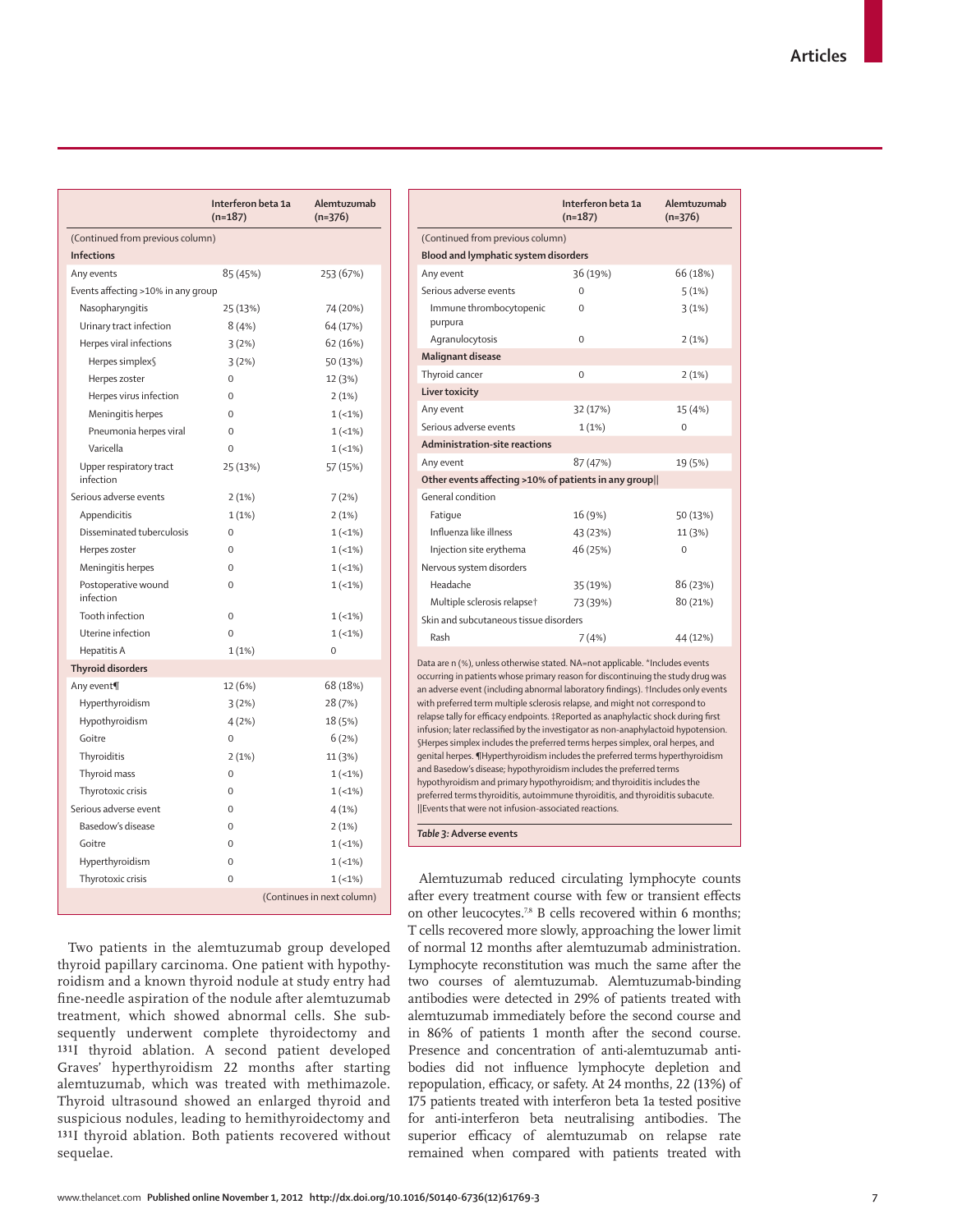interferon beta 1a who had neutralising antibodies at month 24 (rate ratio 0·38 [95% CI 0·19–0·74]; p=0·0047) or did not have neutralising antibodies at month 24 (rate ratio  $0.49$  [ $0.35-0.70$ ]; p< $0.0001$ ).

## **Discussion**

Our phase 3 study supports and extends previous findings<sup>7</sup> that alemtuzumab is more effective than high-dose subcutaneous interferon beta 1a for reduction of rates of relapse in previously untreated patients with early, active relapsing-remitting multiple sclerosis (panel). The mode of action of alemtuzumab, involving depletion and repopulation of the immune repertoire, might explain its durable effects despite infrequent administration. However, we did not note differences between the effects of these drugs on the rate of sustained accumulation of disability.

Superior efficacy of alemtuzumab compared with interferon beta 1a on sustained accumulation of disability measured by EDSS was noted in the phase 2 trial<sup>7</sup> and in a phase 3 trial<sup>30</sup> enrolling patients with multiple sclerosis who relapsed despite first-line treatment. One potential contributor to the negative finding in our study was that unexpectedly few patients in the interferon beta 1a group (20 [11%] of 187 patients) met this endpoint, which was substantially lower than the 20% noted at 2 years in the phase 2 trial7 used for power calculations. Similar low rates have been reported in other recent trials of subcutaneous interferon beta 1a in early relapsing-remitting multiple sclerosis<sup>19</sup> and of other interferon beta preparations in clinically isolated syndrome.<sup>31,32</sup> We also based our power calculation on the expectation of a larger between-group difference (60%) than was reported.

The safety profile of alemtuzumab was much the same as that noted in previous studies.<sup>7,8</sup> The main

#### *Panel:* **Research in context**

#### **Systematic review**

We identified references for this study in the authors' files and by searching PubMed for trials published in English after 1990 with the terms "multiple sclerosis" AND "clinical trials", "alemtuzumab", OR "interferon". Few phase 3 trials have formally compared safety and efficacy of an experimental drug to active therapy in relapsing-remitting multiple sclerosis.16,18,19,26–29

#### **Interpretation**

The results of our trial confirm and extend the findings from a previous phase 2 trial<sup>7</sup> of previously untreated patients with active, relapsing-remitting multiple sclerosis. Alemtuzumab 12 mg, given intravenously once-daily for 5 days at baseline and 3 days at 12 months was more effective than subcutaneous interferon beta 1a  $44$  µg three-times weekly for reduction of clinical relapses, MRI-detected lesion activity, and brain volume loss. Throughout alemtuzumab's clinical development programme as a potential therapy for multiple sclerosis, it has shown superior efficacy against an active comparator. Notable adverse effects include infusion-associated reactions, infections, and autoimmune disorders. With appropriate monitoring, the risk of these potentially serious adverse effects can be managed.

adverse effects were infusion-associated reactions, infections, and autoimmune disorders. Education of patients and investigators, and routine monitoring of thyroid stimulating hormone and platelets ensured prompt detection of thyroid disorders and immune thrombocytopenia, which typically responded to conventional therapies. Because autoimmune adverse events can develop up to 5 years after infusion of alemtuzumab,8 some cases might not have been captured during this 2 year study. Patients continue follow-up in a 4 year extension study.

We noted more infections after alemtuzumab than interferon beta 1a, notably cutaneous herpes infections, which were only partially prevented by prophylactic aciclovir. Transient effects on innate immune cells and preservation of previously elicited antibodies and reconstitution of lymphocyte populations after depletion with alemtuzumab administration might account for the relative absence of serious infections. Moreover, alemtuzumab might spare non-circulating, tissueresident effector memory T cells involved in immune surveillance.<sup>33,34</sup>

The two cancers noted during the study were thyroid papillary carcinomas detected as a result of thyroid monitoring in two patients treated with alemtuzumab. Incidence of papillary carcinoma in patients with Graves' disease is estimated at 3-4%,<sup>35,36</sup> with a suggestion that thyroid assessment or surgery in such patients might identify some cancers incidentally.<sup>37</sup> Hashimoto's thyroiditis is not associated with increased risk of thyroid cancer.<sup>38</sup>

Because of the different schedules and routes of administration, and side-effect profiles of the study drugs, as in the phase 2 study,<sup>7</sup> masking of patients and treating clinicians to treatment assignment was not feasible. Several steps were undertaken to lessen the risk of bias. Personnel who were masked to treatment assignment did the EDSS, MSFC, and MRI assessments, and a masked independent committee adjudicated relapses. Sensitivity analyses supported the security of the results.

Our safety profile was consistent with the more than 20 years' experience with alemtuzumab in open-label and smaller randomised controlled trials in multiple sclerosis. Secondary autoimmunity, the main safety issue, was effectively detected with a comprehensive monitoring programme. The substantial efficacy of alemtuzumab in relapsing-remitting multiple sclerosis needs to be balanced against potentially serious but treatable adverse effects.

#### **Contributors**

AJC wrote the first draft of the manuscript. JAC wrote all subsequent drafts and coordinated all submissions. The writing committee (JAC, AJC, DLA, CC, EJF, H-PH, EH, KWS, HLW, DHM, MAP, and DASC) reviewed the study data, suggested additional analyses, and edited and approved manuscript drafts. SLL provided statistical support. The final version of the manuscript was approved by representatives of the investigators (EF, VVB, GG, and MS) and the sponsor (BIE).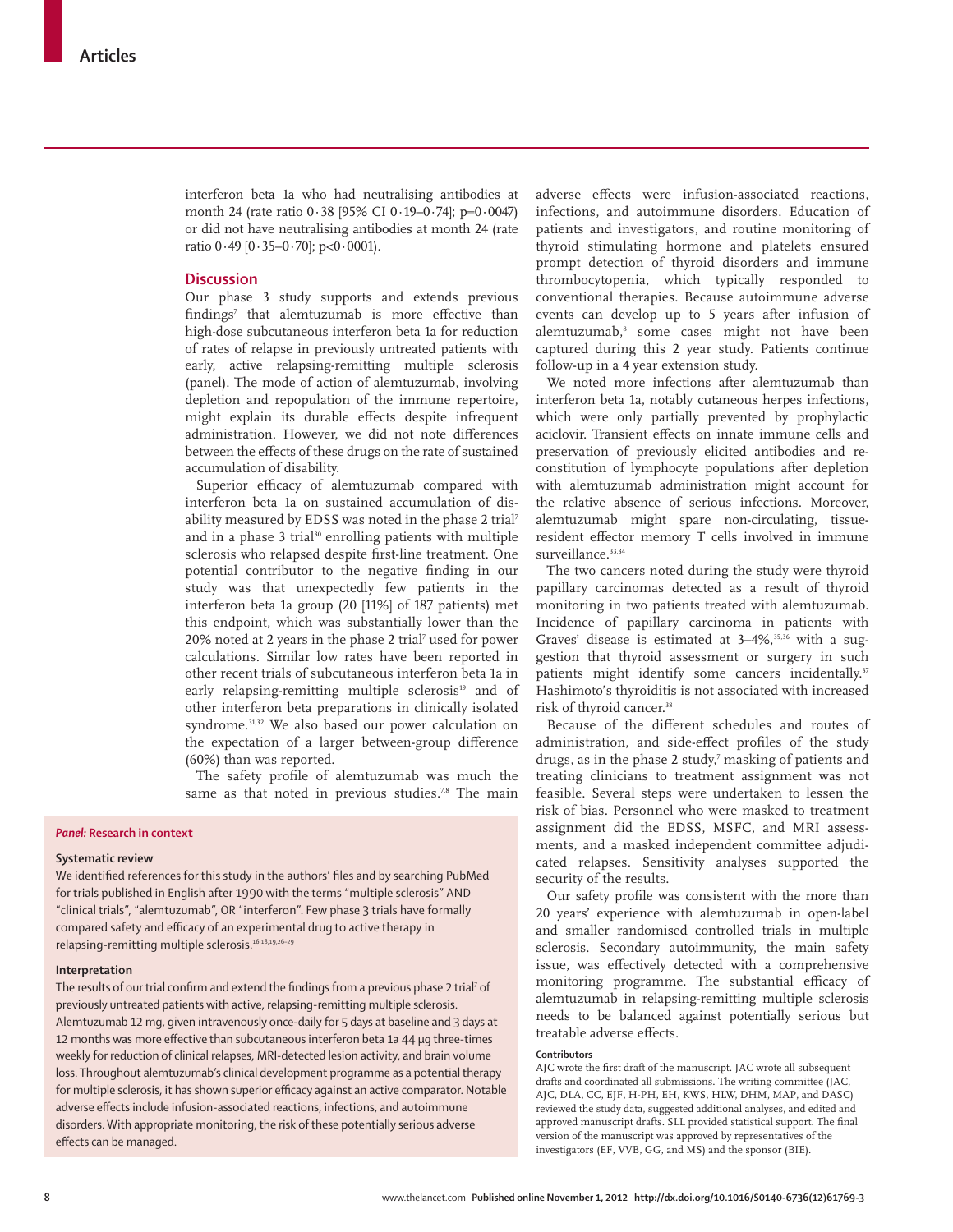#### **Conflicts of interest**

JAC reports receiving consulting fees from Biogen Idec, Elan, Five Prime Therapeutics, Lilly, Novartis, Teva, and Vaccinex; lecture fees from Novartis and Waterfront Media; and research support paid to his institution from Biogen Idec, Genzyme, Novartis, and Teva. AJC reports receiving consulting fees from Genzyme, lecture fees from Merck Serono, and research support paid to his institution from Genzyme. DLA reports having served on advisory boards, received speaker honoraria, served as a consultant, or received research support from Bayer, Biogen Idec, Coronado Biosciences, Consortium of Multiple Sclerosis Centers, Eli Lilly, EMD Serono, Genentech, GlaxoSmithKline, MS Forum, NeuroRx Research, Novartis, Opexa Therapeutics, Roche, Merck Serono, SA Serono Symposia International Foundation, Teva, the Canadian Institutes of Health Research, and the Multiple Sclerosis Society of Canada; and holds stock in NeuroRx Research. CC reports receiving consulting fees from Biogen Idec, Gemacbio, Genzyme, Novartis, Sanofi -Aventis, Teva, and UCB; lecture fees from Bayer-Schering, Biogen Idec, Genzyme, Merck Serono, Novartis, Octopharma, Sanofi -Aventis, and Teva; and research support paid to his institution from Bayer Schering, Biogen Idec, Merck Serono, Novartis, Sanofi -Aventis, and Teva. EJF reports receiving consulting fees, honoraria, travel, or research support from Acorda, Bayer, Biogen Idec, Eli Lilly, EMD Serono, Genzyme, GlaxoSmithKline, Novartis, Ono, Opexa Therapeutics, Pfizer, Roche, Sanofi, and Teva. H-PH reports receiving honoraria for consulting and speaking, with approval by the Rector of Heinrich-Heine University, from Bayer, Biogen Idec, Genzyme, Merck Serono, Novartis, Sanofi -Aventis, and Teva. EH reports receiving consulting fees, honoraria, travel, and research support from Bayer, Biogen Idec, Genzyme, GSK, Merck Serono, Novartis, Roche, and Teva. KWS reports receiving consulting fees from Biogen Idec, Genzyme, Novartis, and Roche; lecture fees from Bayer, Biogen Idec, Merck Serono, and Novartis; and financial compensation including travel from Genzyme for presentation at ECTRIMS in 2010. HLW reports receiving consulting fees from Biogen Idec, EMD Serono, Nasvax, Novartis, and Teva and research support paid to his institution from Biogen Idec and EMD Serono. EF reports receiving consulting fees from Biogen Idec, Genzyme, Pfizer, and Wyeth; lecture fees from Biogen Idec and Teva; and research support paid to her institution from Biogen Idec, Genzyme, and Wyeth. VVB reports no conflicts of interest. GG reports receiving compensation for participating in advisory boards, trial steering committees, and trial data and safety monitoring boards from Bayer Schering Healthcare, Biogen Idec, Eisai, Elan, Fiveprime, Genzyme, Genentech, GSK, GW Pharma, Ironwood, Merck Serono, Novartis, Pfizer, Roche, Sanofi-Aventis, Synthon BV, Teva, UCB Pharma, and Vertex Pharmaceuticals and research grant support from Bayer-Schering Healthcare, Biogen Idec, GW Pharma, Merck Serono, Merz, Novartis, Teva, and Sanofi-Aventis. MS reports no conflicts of interest. BIE, SLL, DHM, and MAP receive personal compensation as employees of Genzyme (a Sanofi company). DASC reports receiving consulting fees, lecture fees, and grant support from Genzyme, and lecture fees from Bayer Schering Pharma, on behalf of the University of Cambridge (Cambridge, UK).

#### **Acknowledgments**

EH is supported by Czech Ministry of Education, Research Program MSM 0021620849. AJC and DASC are supported by the Cambridge NIHR Biomedical Research Centre. Shelton Smith (Genzyme) provided editorial assistance.

#### **References**

- Cox AL, Thompson SA, Jones JL, et al. Lymphocyte homeostasis following therapeutic lymphocyte depletion in multiple sclerosis. *Eur J Immunol* 2005; **35:** 3332–42.
- Jones JL, Phuah CL, Cox AL, et al. IL-21 drives secondary autoimmunity in patients with multiple sclerosis, following therapeutic lymphocyte depletion with alemtuzumab (Campath-1H). *J Clin Invest* 2009; **119:** 2052–61.
- Thompson SA, Jones JL, Cox AL, Compston DAS, Coles AJ. B-cell reconstitution and BAFF after alemtuzumab (Campath-1H) treatment of multiple sclerosis. *J Clin Immunol* 2010; **30:** 99–105.
- Moreau T, Thorpe J, Miller D, et al. Preliminary evidence from magnetic resonance imaging for reduction in disease activity after lymphocyte depletion in multiple sclerosis. *Lancet* 1994; **344:** 298–301.
- 5 Coles AJ, W ing MG, Molyneux P, et al. Monoclonal antibody treatment exposes three mechanisms underlying the clinical course of multiple sclerosis. *Ann Neurol* 1999; **46:** 296–304.
- Coles AJ, Cox A, Le Page E, et al. The window of therapeutic opportunity in multiple sclerosis. Evidence from monoclonal antibody therapy. *J Neurol* 2006; **253:** 98–108.
- The CAMMS223 Trial Investigators. Alemtuzumab vs interferon beta 1a in early multiple sclerosis. *N Engl J Med* 2008; **359:** 1786–801.
- Coles AJ, Fox E, Vladic A, et al. Alemtuzumab more effective than interferon β-1a at 5-year follow-up of CAMMS223 clinical trial. *Neurology* 2012; **78:** 1069–78.
- 9 Polman CH, Reingold SC, Edan G, et al. Diagnostic criteria for multiple sclerosis: 2005 revisions to the "McDonald Criteria". *Ann Neurol* 2005; **58:** 840–46.
- 10 Kurtzke JF. Rating neurologic impairment in multiple sclerosis: an expanded disability status scale (EDSS). *Neurology* 1983; **33:** 1444–52.
- 11 International Conference on Harmonisation. ICH harmonised tripartite guideline—guideline for good clinical practice: E6(R1). http://www.ich.org/LOB/media/MEDIA482.pdf (accessed Jan 31, 2012).
- World Medical Association. Declaration of Helsinki: ethical principles for medical research involving human subjects. http:// www.wma.net/en/30publications/10policies/b3/index.html (accessed Jan 31, 2012).
- 13 Cutter GR, Baier ML, Rudick RA, et al. Development of a multiple sclerosis functional composite as a clinical trial outcome measure. *Brain* 1999; **122:** 871–82.
- 14 Cohen JA, Cutter GR, Fischer JS, et al. Use of the multiple sclerosis functional composite as an outcome measure in a phase 3 clinical trial. *Arch Neurol* 2001; **58:** 961–67.
- Kawade Y, Finter N, Grossberg SE. Neutralization of the biological activity of cytokines and other protein effectors by antibody: theoretical formulation of antibody titration curves in relation to antibody affinity. *J Immunol Methods* 2003; 278: 127-44.
- 16 Rudick RA, Stuart WH, Calabresi PA, et al. Natalizumab plus interferon beta 1a for relapsing multiple sclerosis. *N Engl J Med* 2006; **354:** 911–23.
- 17 Rebif: EPAR—Sum mary for the public. http://www.ema.europa. eu/ema/index.jsp?curl=pages/medicines/human/medicines/ 000136/human\_med\_001018.jsp&mid= WC0b01ac058001d124& murl= menus/medicines/medicines.jsp (accessed Jan 31, 2012).
- Panitch H, Goodin DS, Francis G, et al. Randomized, comparative study of interferon b-1a treatment regimens in MS. The EVIDENCE trial. *Neurology* 2002; **59:** 1496–506.
- Mikol DD, Barkhof F, Chang P, et al. Comparison of subcutaneous beta 1a with glatiramer acetate in patients with relapsing multiple sclerosis (the REbif *vs* Glatiramer Acetate in Relapsing MS Disease [REGARD] study): a multicentre, randomised, parallel, open-label trial. *Lancet Neurol* 2008; **7:** 903–14.
- 20 Hochberg Y, Tamhane AC. Multiple comparison procedures. New York: Wiley, 1987.
- 21 Lin DY, Wei LJ, Yang I, Ying Z. Semiparametric regression for the mean and rate functions of recurrent events. *J R Stat Soc* 2000; **62:** 711–30.
- 22 Lin DY, Wei LJ. The robust inference for the Cox proportional hazards model. *J Am Stat Assoc* 1989; **84:** 1074–78.
- 23 Wang YC, Meyerson L, Tang YQ, Qian N. Statistical methods for the analysis of relapse data in MS clinical trials. *J Neurol Sci* 2009; **285:** 206–11.
- 24 Wei LJ, Lachin JM. Two-sample asymptotically distribution-free tests for incomplete multivariate observations. *J Am Stat Assoc* 1984; **79:** 653–61.
- 25 Lachin JM. Some large-sample distribution-free estimators and tests for multivariate partially incomplete data from two populations. *Stat Med* 1992; **11:** 1151–70.
- Clanet M, Radue EW, Kappos L, et al. A randomized, double-blind, dose-comparison study of weekly interferon b-1a (Avonex) in relapsing MS. *Neurology* 2002; **59:** 1507–17.
- 27 O'Connor P, Filippi M, Arnason B, et al. 250 mg or 500 mg interferon beta-1b versus 20 mg glatiramer acetate in relapsing-remitting multiple sclerosis: a prospective, randomised, multicentre study. *Lancet Neurol* 2009; **8:** 889–97.